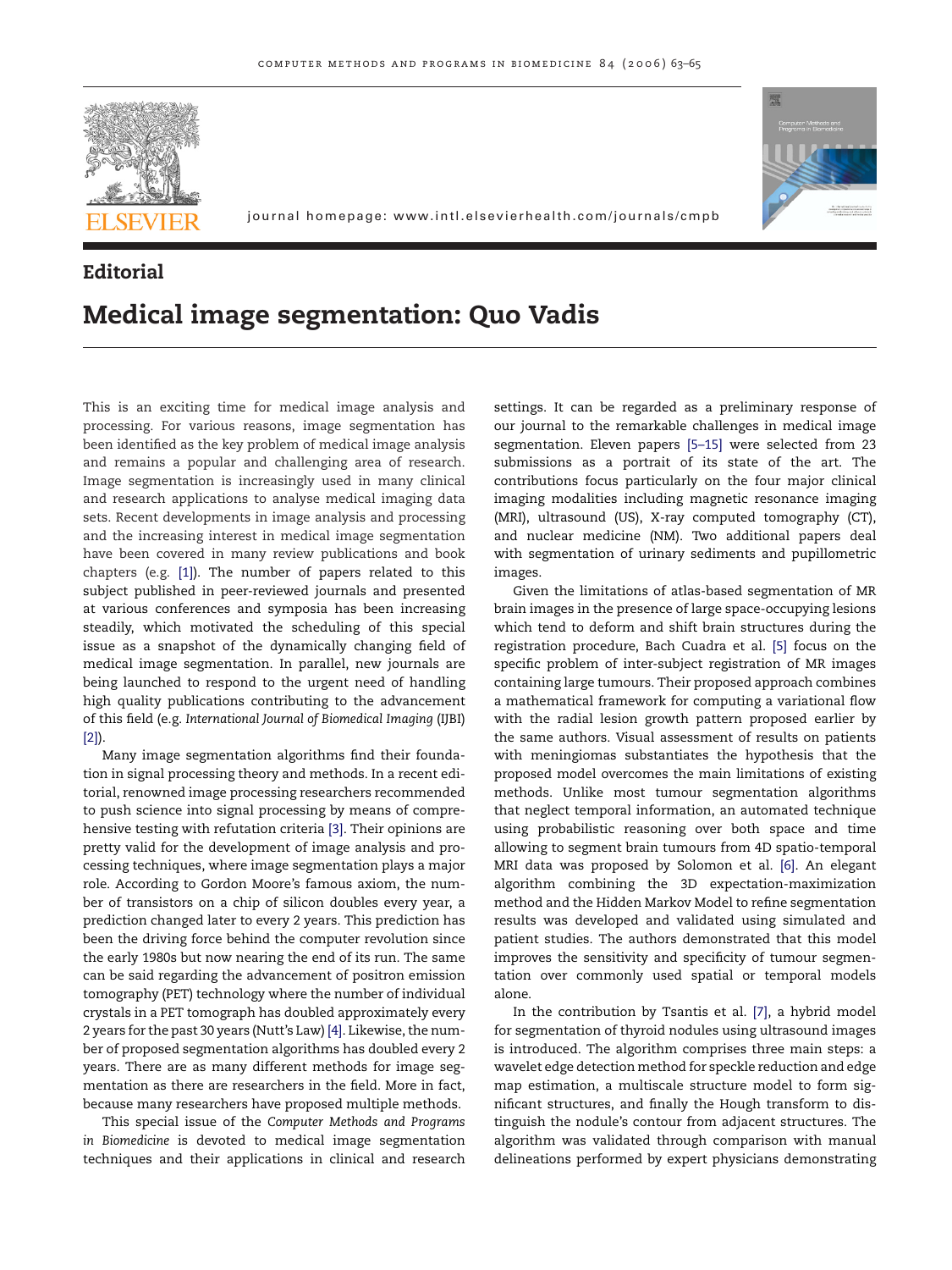good agreement between the two techniques. Furthermore, Hodge et al. [\[8\]](#page-2-0) presented an optimized 2D algorithm based on active shape models for semi-automatic segmentation of the prostate boundary from ultrasound images. They also extended the algorithm to 3D segmentation using rotationalbased slicing and validated the approach by comparing segmentation results to gold standard manual outlines. The results show a small difference (∼3%) between the two techniques when using the absolute volume as figure of merit. A different approach was followed by Wu and Sun [\[9\]](#page-2-0) who proposed a novel technique based on Laws' microtexture energies and maximum a posteriori estimation to construct a probabilistic deformable model for kidney segmentation. They show that kidneys' boundaries of 52 randomly selected clinical Bmode ultrasound images are successfully segmented using this algorithm.

In another hot area of image segmentation – delineation of treatment volumes for radiation therapy treatment planning purposes, Huang et al. [\[10\]](#page-2-0) describe a method for semiautomated detection of contours in CT images. The method is based on tracking of a contour from a reference image to neighbouring slices. The contours in the reference frame are derived from a set of user defined landmark points, which are interpolated using a Fourier interpolation technique. Tracking the contours to neighbouring slices is based on optical flow as image registration method. On the other hand, the automatic segmentation of cerebral arteries is of clinical importance, especially in the cavernous segment of the internal carotid artery where the vessel is obscured by bone. The method presented by Shim et al. [\[11\]](#page-2-0) allows to extract cerebral arterial segments from CT angiography images. A particle filter is used as a framework for vessel tracking and is adapted to the detection of arteries in the neighbourhood of bone and veins. They show using experiments on synthetic data that their proposed technique is more robust than conventional vessel tracking methods.

In the contribution by Boudraa et al. [\[12\], a](#page-2-0) new segmentation method of dynamic nuclear images based on the newly proposed cross- $\psi_B$ -energy operator is described. The algorithm is based on the use of a nonlinear similarity measure (*SimilB*), which quantifies the interaction between two time signals including their first and second derivatives to yield a functional image representing regions with different temporal dynamics. The proposed approach is applied to dynamic nuclear cardiac sequences for visualization and analysis of the ventricular emptying pattern, which proved to be useful in studying motion or conduction abnormalities. The method might also be valuable for other clinical applications, e.g. to improve lesion detectability in oncologic imaging using PET. To deal with the problem of noisy edges segmentation of typical low count nuclear medicine studies, the paper by Barnden et al. [\[13\]](#page-2-0) report on a noise reduction method consisting in re-projecting reconstructed images followed by searching for edges in the projection count profiles or their spatial derivatives. The algorithm was validated using clinical thoracic FDG-PET, brain and lung perfusion SPECT data sets where the coregistered anatomical (CT or MRI) images served as reference. Stable edges for the four types of data were achieved allowing to conclude that different image types require different edge detection methodology. Best results were obtained using



**Fig. 1 – Number of peer-reviewed publications of medical image segmentation in a PUBMED search between 1993 and 08/2006. There is a slight decrease in 1999 and a steep increase after 2003. Publications appearing in journals not indexed in PUBMED are not included. Data for 2006 are incomplete (black bar) and show a slight increase compared to 2005 if extrapolated to the end of the year, assuming a similar trend with respect to the first 8 months (gray bar). Search terms:** *medical* **AND** *image* **AND** *segmentation***.**

threshold detection for the brain and peak detection for the thorax.

In the paper by Li and Zeng [\[14\],](#page-2-0) a strategy combining wavelet transforms with edge detection or adaptive thresholding to obtain segmentation of cellular and acellular components of urinary sediment specimens is presented. The experimental results show that the method can segment the urinary sediment images effectively and precisely, thus increasing the performance of urinary sediment image recognition. De Santis and Iacoviello [\[15\]](#page-2-0) proposed a fully automated segmentation procedure for determining the pupil morphological parameters from pupillometric data based on the level set theory. The algorithm was validated using frames extracted from sequences of images obtained by a pupillometer from different subjects illustrating its reliability for extracting the pupil from the eye picture and measuring various morphological parameters, such as pupil diameter, centroid, and area.

The development of medical image segmentation and other image analysis techniques have been very rapid and exciting, and there is every reason to believe the field will move forward more rapidly in the near future with the advent of better computing power and the unlimited imagination of researchers in the field. Despite the remarkable results reported in this special issue and other peer journals (Fig. 1), there is still scope for further research. There is no shortage of challenges and opportunities for medical image segmentation techniques nowadays. I hope that in this limited space I was able to give you a flavour of multi-modality medical image segmentation techniques and their potential applications in clinical and research settings. I found compilation of this special issue to be a rewarding and educational experience and hope that the reader is left with the same experience.